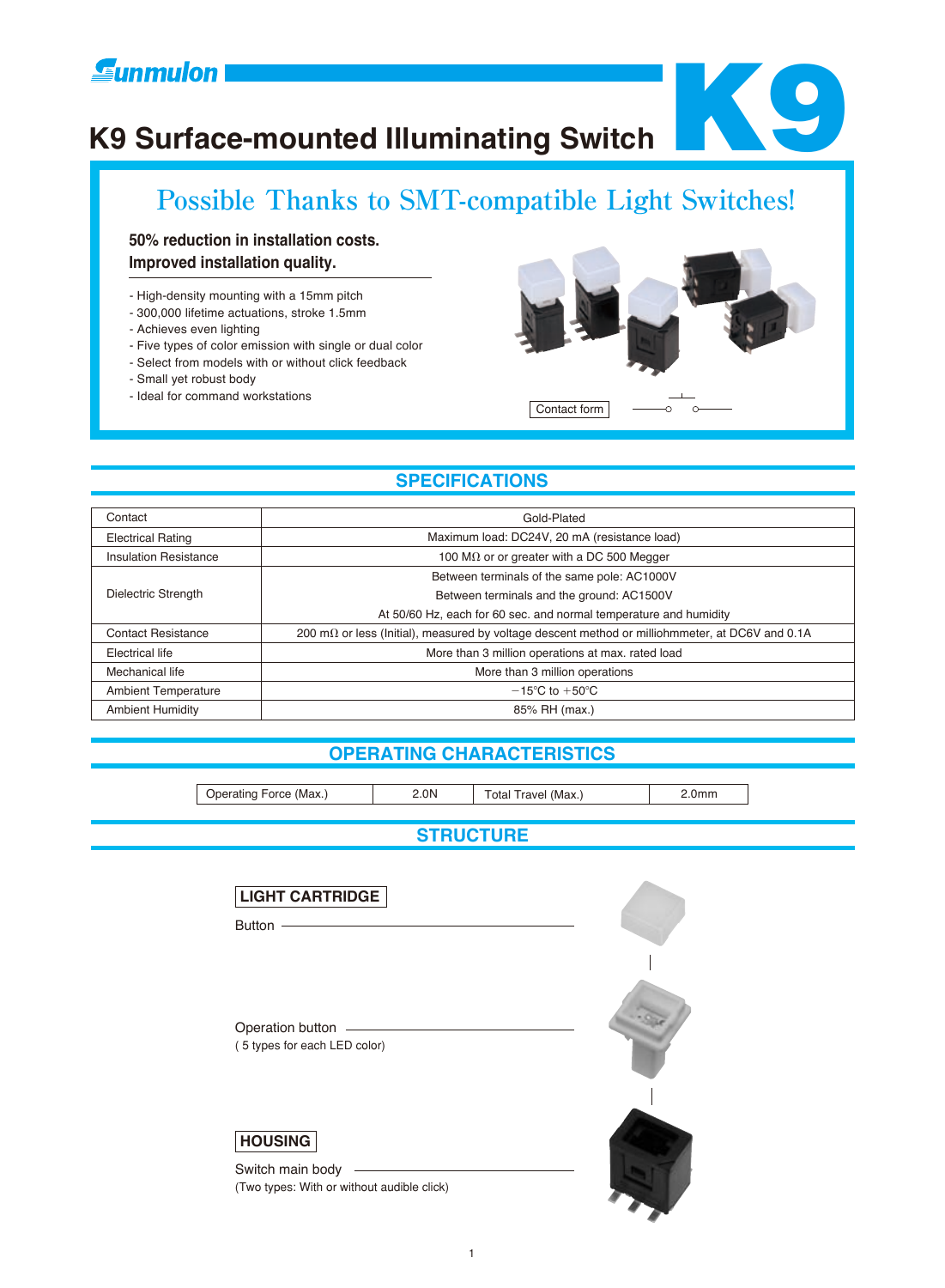

# **DIMENSIONS**



**INTERNAL CONNECTION ARRANGEMENTS**

## **• Mono-color light emitted • Dual-color light emitted**





| Terminals |            |                |  | LED color combination            |             |  |
|-----------|------------|----------------|--|----------------------------------|-------------|--|
|           | Mono-color |                |  | Dual-color (78) Dual-color (718) |             |  |
| $LC-L1$   |            | Red Green Blue |  | Red                              | Red         |  |
| $IC-I2$   |            |                |  | Green                            | Super green |  |

BOTTOM VIEW TOP VIEW

BOTTOM VIEW TOP VIEW

# **TERMINALS LAYOUT**



**Mono-color COLOR COLOR** 



# **TERMINAL SHAPE / PCB HOLE CUT-OUT**

**Terminal dimensions Boss dimensions Recommended PAD** 







# **PCB hole cut-out**

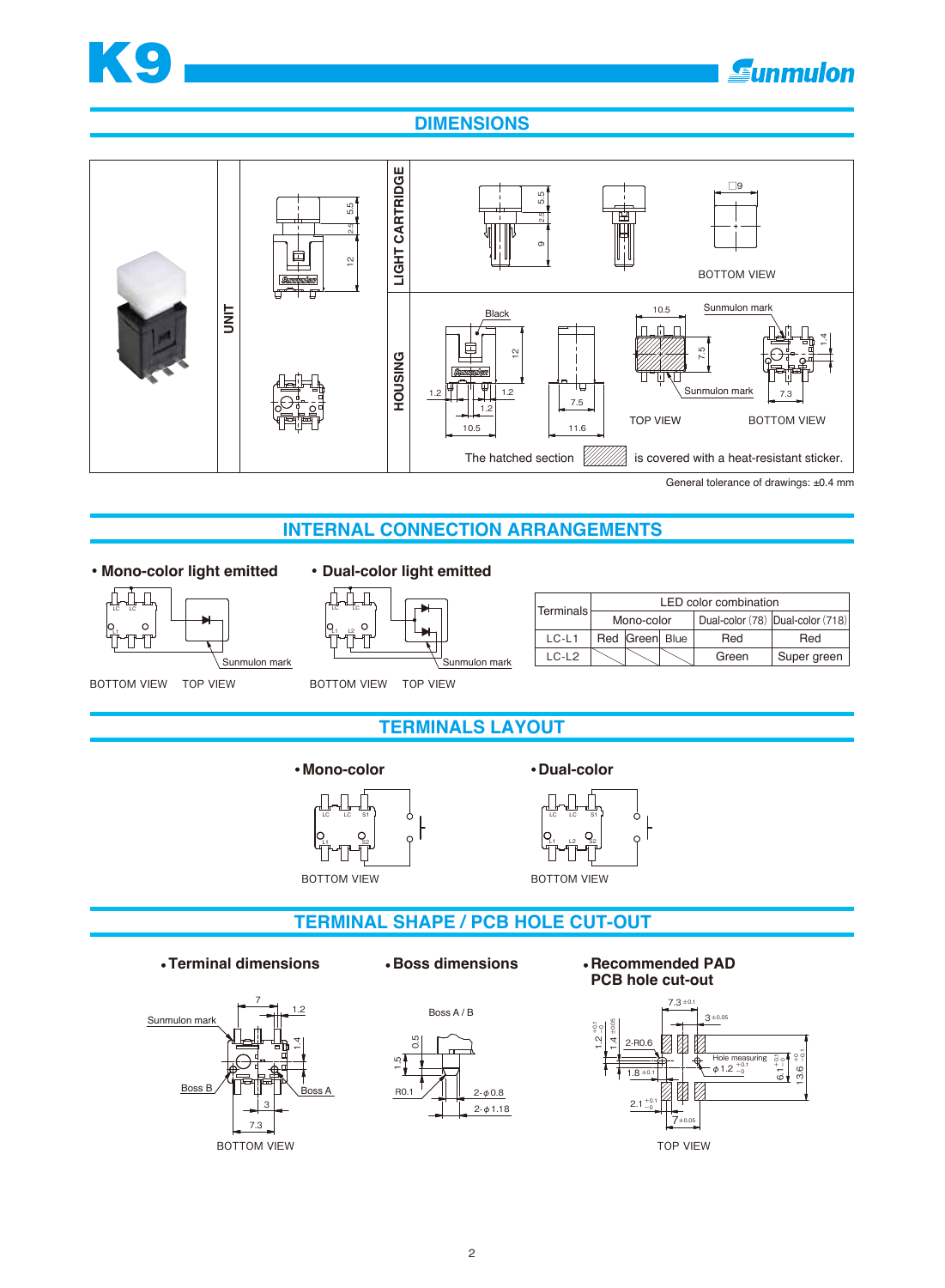# **LED RATINGS / PROTECTIVE PESISTANCE**

### **●LED ratings**

|                                                                               |                                                 |            |       |           | Full-face LED lighting (Ta=25°C) |           |                  |             |
|-------------------------------------------------------------------------------|-------------------------------------------------|------------|-------|-----------|----------------------------------|-----------|------------------|-------------|
| Item                                                                          | Color                                           | Mono-color |       |           | Dual-color (78)                  |           | Dual-color (718) |             |
|                                                                               |                                                 | Red        | Green | Yellow    | Red                              | Green     | Red              | Super green |
| Max. operating current                                                        | I FM (mA)                                       | 25         | 20    | 25        | 25(17)                           | 20(14)    | 20(16)           | 10(8)       |
| Maximum allowable loss<br>(mW)                                                |                                                 | 60         | 48    | 60        | 60                               | 48        | 48               | 38          |
| DC backward voltage                                                           | VR(V)                                           | 5          | 5     | 5         | 5                                | 5         | 5                | 5           |
| Forward voltage                                                               | $VF (V)$ (standard values) $\frac{1}{25}$       | 1.9        | 2.1   | 1.9       | 1.9                              | 2.1       | 1.8              | 3.4         |
| Dominant wavelength                                                           | $\lambda$ d $(mm)$<br>⋇                         | 626        | 572   | 595       | 626                              | 572       | 626              | 525         |
| Forward current under the conditions of the above-mentioned $\gg$ mark $(mA)$ |                                                 | 20         | 20    | 20        | 20                               | 20        | 10               | 10          |
| Current reduction ratio with respect to usage temperature                     |                                                 | Figure 3   |       | Figure 4  |                                  | Figure 5  |                  |             |
| Conditions                                                                    | PW (µs)<br>Pulse width                          | 400        |       | 400       |                                  | 400       | 15               |             |
| when pulse                                                                    | DR<br>Duty ratio                                | $10^{-1}$  |       | $10^{-1}$ |                                  | $10^{-1}$ |                  |             |
| is lit                                                                        | Allowable forward current for pulse $I = P(mA)$ | 92         |       | 92        |                                  | 92        | 50               |             |
| Wiring diagram                                                                |                                                 | Figure 1   |       |           | Figure 2                         |           |                  |             |





( ) indicate values when simultaneously lit

VF : LED forward voltage

Vcc : Power supply voltage

IF : Recommended operating current

Simultaneous lighting (red)



### **●Reference external resistance values**

(\*When adjusting the brightness of other colors to be mostly uniform using solid green as a guide, reference the following table to determine resistance values.)

| Color                              | Mono-color        |                 |                   | Dual-color (78)   |                  | Dual-color (718)       |                    |
|------------------------------------|-------------------|-----------------|-------------------|-------------------|------------------|------------------------|--------------------|
| Voltage                            | Red               | Green           | Yellow            | Red               | Green            | Red                    | Super green        |
| 5V                                 | 750Ω 1/16W        | 150Ω 1/8W       | $510\Omega$ 1/16W | 750Ω 1/16W        | 1500 1/8W        | $630\Omega$ 1/16W      | $1.2k\Omega$ 1/16W |
| 12V                                | $2.4k\Omega$ 1/8W | 5100 1/2W       | $1.6$ kΩ 1/8W     | $2.4k\Omega$ 1/8W | $510\Omega$ 1/8W | $2k\Omega$ 1/8W        | $4.7k\Omega$ 1/16W |
| <b>24V</b>                         | $5.6kQ$ $1/4W$    | $1.1k\Omega$ 1W | $3.6kQ$ $1/4W$    | $5.6kQ$ 1/4W      | $1.1kQ$ 1W       | 4.3k <sub>0</sub> 1/4W | $11k\Omega$ 1/8W   |
| Current value<br>(reference value) | 4                 | 20              | 6                 | 4                 | 20               | 5                      | $\overline{c}$     |

# **REPLACEMENT PARTS**

| Button size | Filter     |  |  |
|-------------|------------|--|--|
| 9 square    | K9-4707-LM |  |  |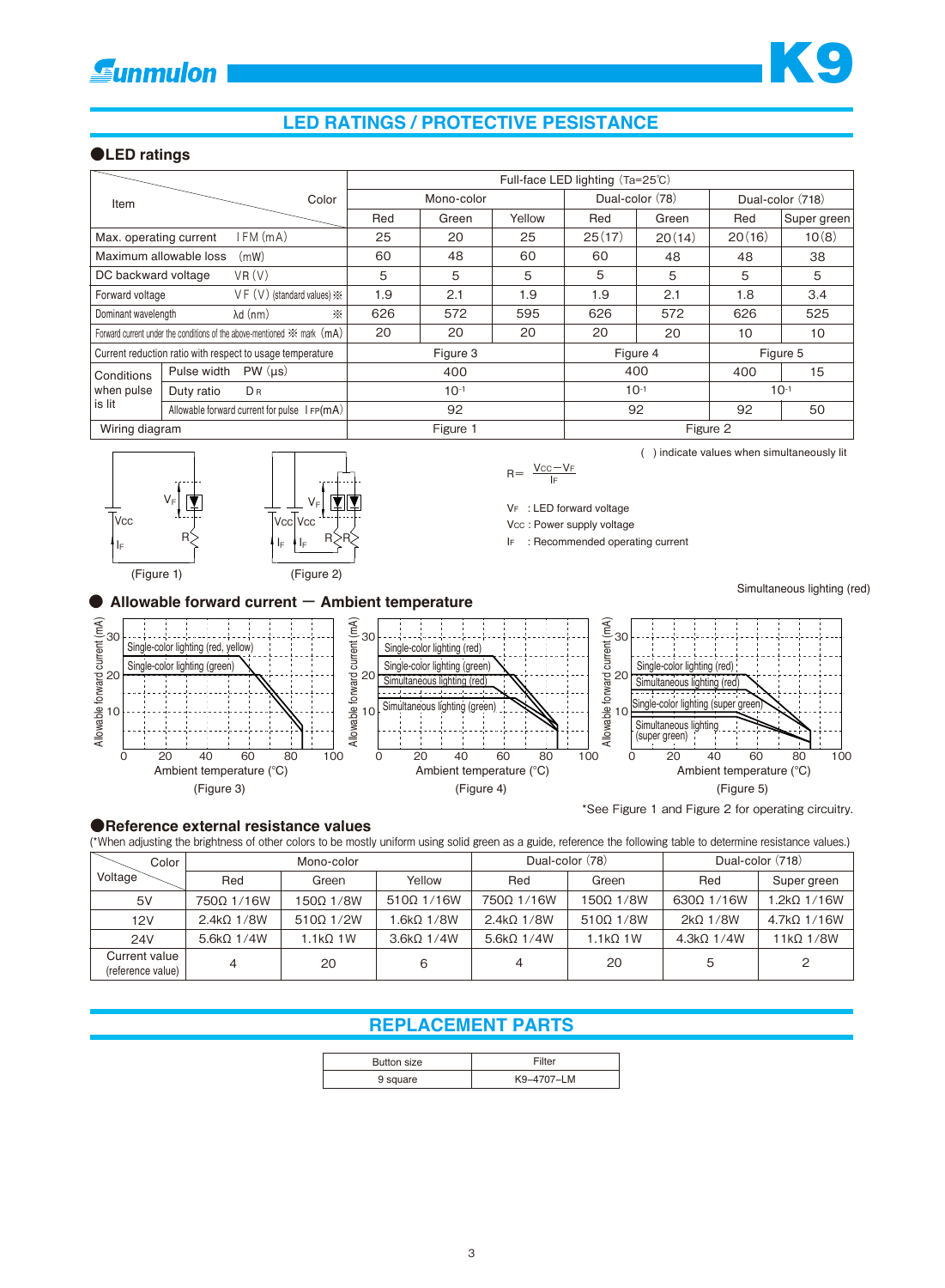

### ●**Mounting the light cartrige**



・There is a proper direction for combining the light cartridge and housing. As shown in the above diagram, insert the light cartridge by aligning the protruding clasp part A with inset groove part A, and protruding clasp part B with inset groove part B.

# **SOLDERING SPECIFICATIONS**

### **\*Soldering**

(1) Conduct preliminary testing for confirming the soldering conditions.

Switches could be deformed by heat depending on the baseboard type, pattern and round.

(2) Perform soldering no more than twice, including corrective re-soldering.

 When soldering repeatedly, wait at least five minutes between the first and second soldering until the work cools to room temperature. Continuous heating can result in deformity of outer contours and deterioration.

### **\*Recommended conditions for reflow soldering** (when attaching single terminal)

 Fix a thermocouple on the side of the terminal using a high melting point solder (high-temperature adhesive), and set a reflow furnace referring to the temperature profile example shown below for the terminal temperature. Deformity could result due to the heat if the product temperature exceeds 260°C, therefore ensure that the temperature on the product surface remains below 260°C.

 60-120 sec Actual heating : 220°C or above Within 30-60 sec Solder type : Sn96.5 Ag3 Cu0.5 \*A30C5 (JIS indication)

### **\* Consult with us if you wish to attach parts continuously or in high density.**

### **\*Manual soldering**

(1) Soldering temperature: 350°C or less at tip of solder applicator (2) Soldering time: within 3 sec

### **\*Cleaning**

The switches may not be washed.

Washing may cause flux and foreign matter on the baseboard to get inside the switch along with detergent, and could cause failure.

### **\*Printed baseboard**

 (1) Resistance to soldering heat could be affected depending on the type, thickness and round pattern of the printed baseboard. We recommend confirming the volume-production conditions of the printed baseboard beforehand.

(2) Handle the baseboard carefully after attaching the switches.

 Scattered powder from baseboards could get inside the switch while separating the baseboard. Avoid piling printed baseboards.

### **Preliminary heating: 150°C to 180°C [Temperature profile example when lead-free solder is used]**

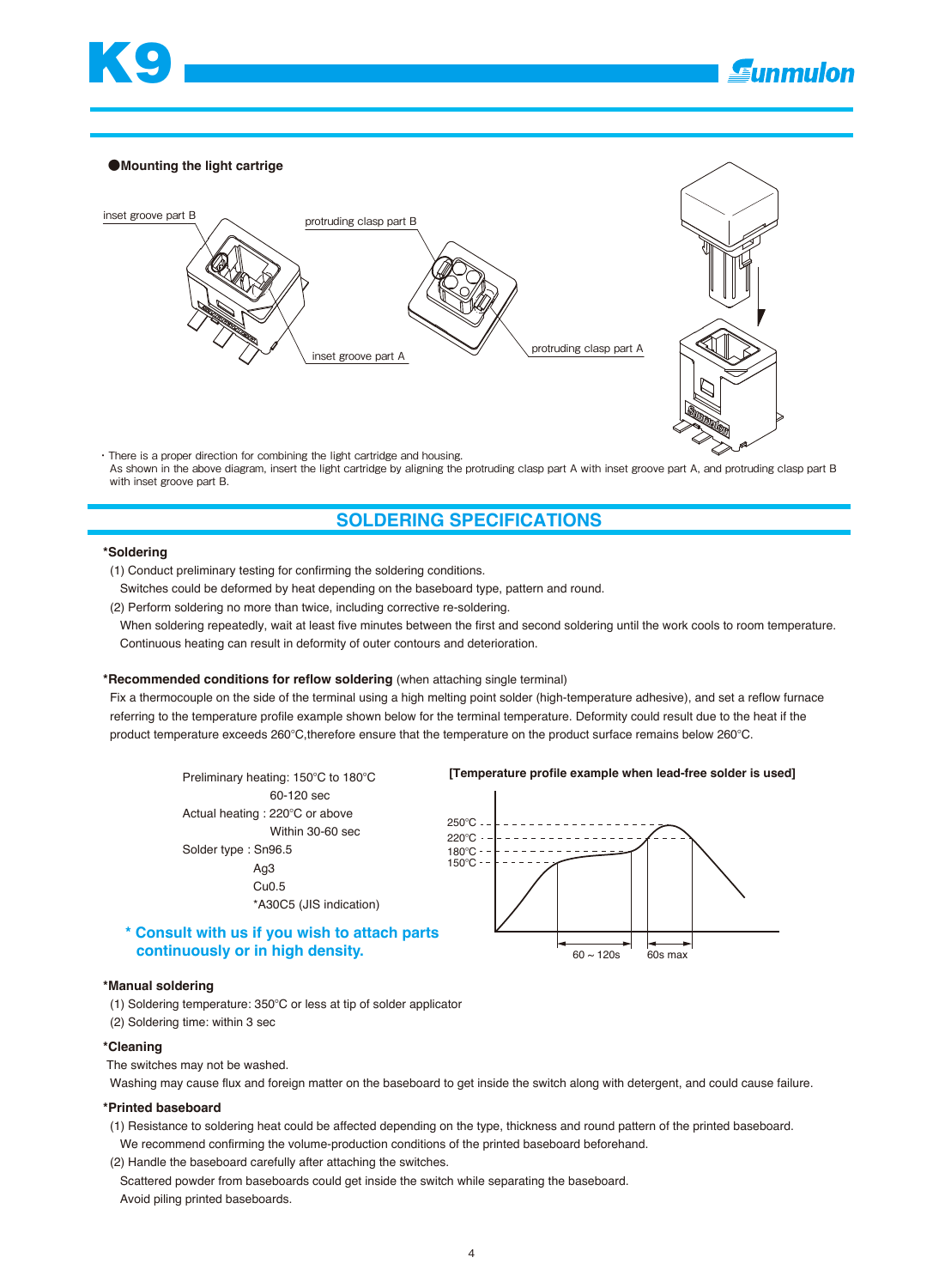**Gunmulon** 



# **ORDERING CODE**